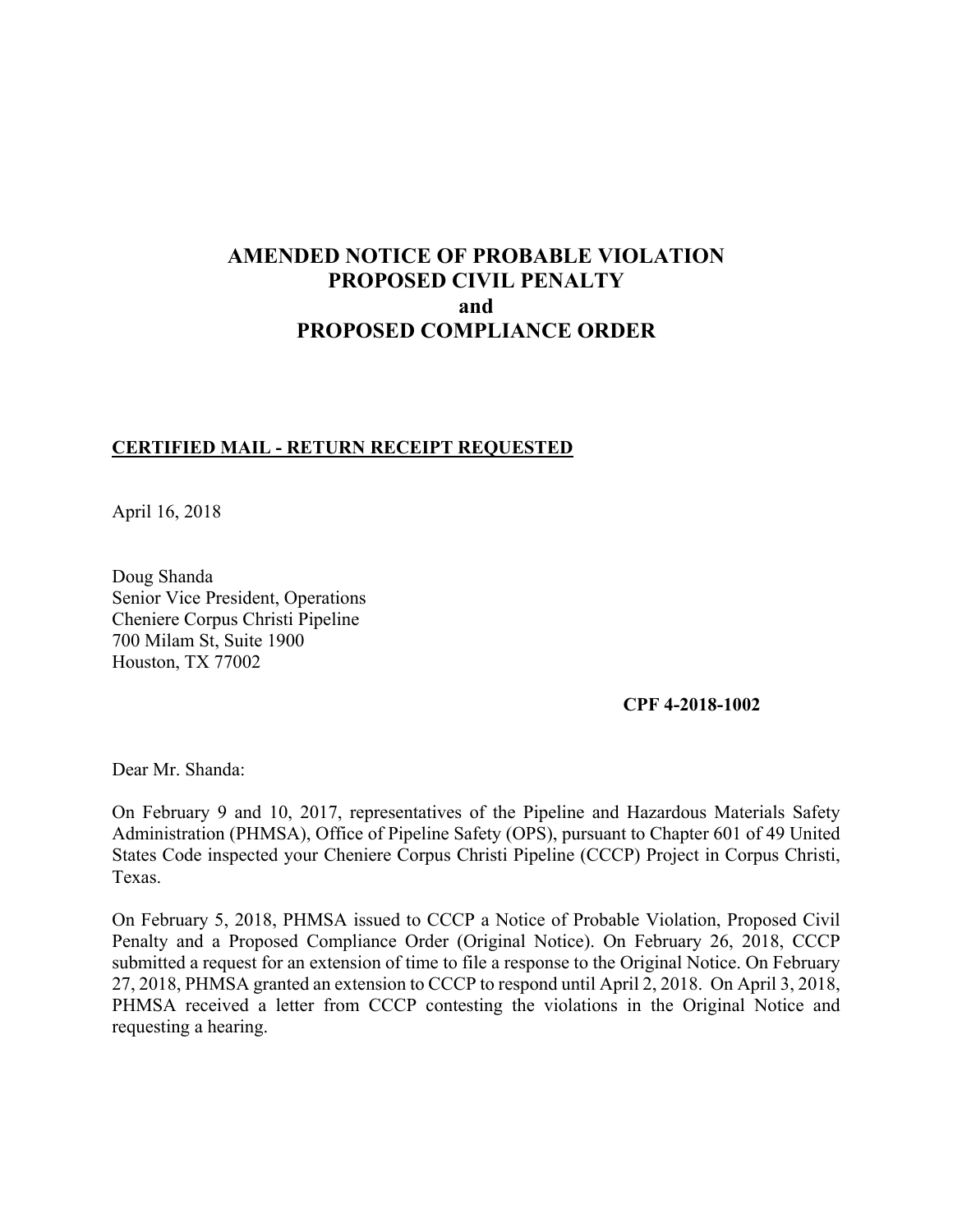the Pipeline Safety Regulations, Title 49, Code of Federal Regulations. The items inspected and Pursuant to 49 C.F.R. § 190.207(c), PHMSA is issuing this Amended Notice of Probable Violation, Proposed Civil Penalty and Proposed Compliance Order (Amended Notice). As a result of the inspection in February 2017, it is alleged that you have committed probable violations of the probable violations are:

## **1. §192.225 Welding procedures.**

 **accordance with welding procedures qualified under section 5, section 12, or ASME Boiler and Pressure Vessel Code (BPVC) (incorporated by reference, see (a) Welding must be performed by a qualified welder or welding operator in Appendix A of API Std 1104 (incorporated by reference, see §192.7) or section IX §192.7), to produce welds which meet the requirements of this subpart. The quality of the test welds used to qualify welding procedures must be determined by destructive testing in accordance with the referenced welding standard(s).**

**(b) Each welding procedure must be recorded in detail, including the results of the qualifying tests. This record must be retained and followed whenever the procedure is used.** 

Cheniere Corpus Christi Pipeline (CCCP) failed to qualify welding procedures in accordance with Section 5 of API Std 1104, 20th edition incorporated by reference §192.7.

Section 5.4.1 of API Std 1104, 20th edition states:

"A welding procedure must be re-established as a new procedure specification and must be completely requalified when any of the essential variables listed in 5.4.2 are changed".

 thickness group as specified in API 1104 requires a separate qualification test. Wall thickness group is an essential variable listed in Section 5.4.2. As a result, each wall

CCCP welding procedures SMAW -A18A-FLT, SMAW-A28A-FLT, SMAW-A38A-FLT, and SMAW-A48A-FLT include the following wall thickness groups for each welding procedure: Under 3/16" (Under 0.188"); 3/16 to 3/4" (0.188 to .750"); Over 3/4" (Over .750"). In each of the four fillet welding procedures, all of the wall thickness groups were marked on the procedure as being qualified even though there was only one test record for one wall thickness group. By only testing one wall thickness group for each fillet weld procedure (SMAW -A18A-FLT, SMAW-A48A-FLT, SMAW-A38A-FLT, and SMAW-A28A-FLT), CCCP failed to qualify the welding procedures in accordance with Section 5 of API Std 1104 incorporated by reference §192.7.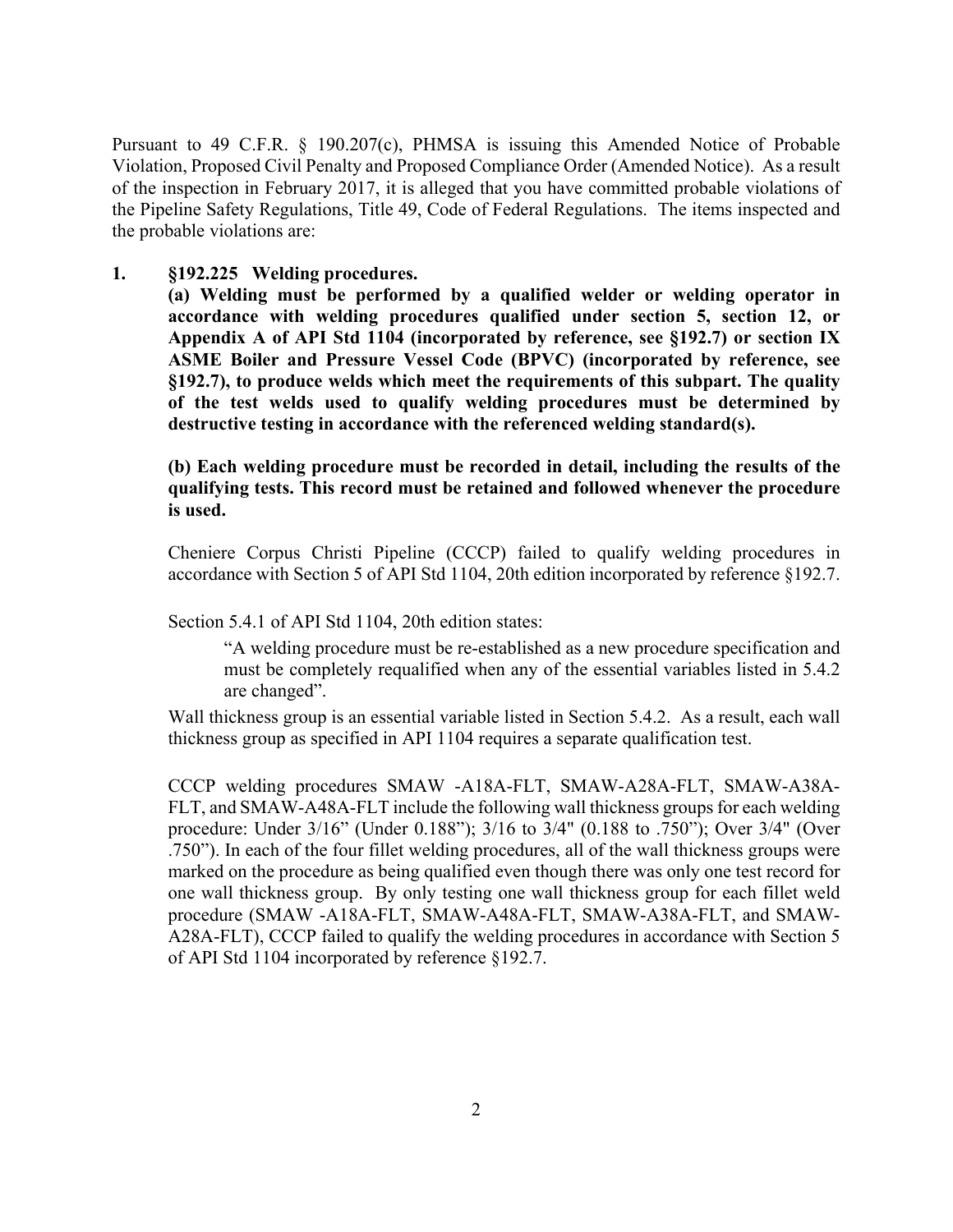### **2. §192.227 Qualification of welders and welding operators.**

 **API Std 1104 (incorporated by reference, see §192.7), or section IX of ASME Boiler (a) Except as provided in paragraph (b) of this section, each welder or welding operator must be qualified in accordance with section 6, section 12, or Appendix A of and Pressure Vessel Code (BPVC) (incorporated by reference, see §192.7). However, a welder or welding operator qualified under an earlier edition than the edition listed in §192.7 may weld but may not re-qualify under that earlier edition.** 

 **C of this part. Each welder who is to make a welded service line connection to a main (b) A welder may qualify to perform welding on pipe to be operated at a pressure that produces a hoop stress of less than 20 percent of SMYS by performing an acceptable test weld, for the process to be used, under the test set forth in section I of Appendix must first perform an acceptable test weld under section II of Appendix C of this part as a requirement of the qualifying test.** 

CCCP failed to adequately qualify welders in accordance with Section 6 of API Std 1104, 20th edition incorporated by reference §192.7.

Per §192.227, welders must be qualified in accordance with Section 6 of API Std 1104,20th edition. Section 6.1 GENERAL: states, "The purpose of the welder qualification test is to determine the ability of welders to make sound butt or fillet welds using previously qualified procedures". However, the procedure used to qualify the welders had not been properly qualified.

 (Over .750"). By only testing one wall thickness group for SMAW-A28A-FLT, you failed to qualify the welding procedure in accordance with Section 5 of API Std 1104, 20th edition CCCP provided a copy of welder's qualification register that demonstrates that welders used SMAW -A28A-FLT in the multi-qualification test to qualify welders. The welding procedure, SMAW -A28A-FLT, provided to PHMSA covered wall thickness groups ranging from: Under 3/16" (Under 0.188"), 3/16 to 3/4" (0.188 to .750"), and Over 3/4" incorporated by reference §192.7.

 By not qualifying the welders to a previously qualified welding procedure, CCCP failed to adequately qualify welders in accordance with Section 6 of API Std 1104, 20th edition incorporated by reference §192.7.

## **3. §192.303 Compliance with specifications or standards.**

**Each transmission line or main must be constructed in accordance with comprehensive written specifications or standards that are consistent with this part.** 

**§192.225 Welding procedures.**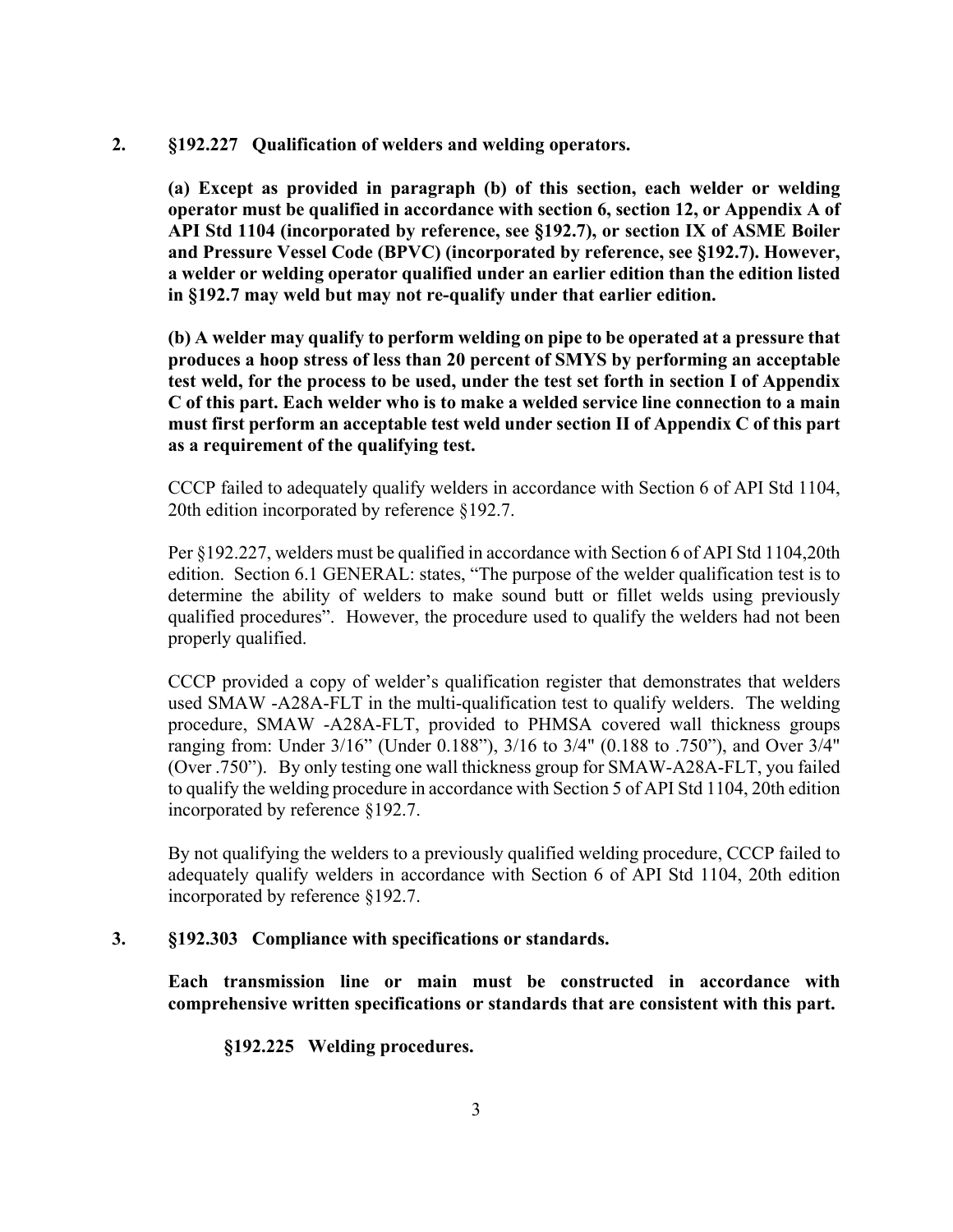**(a) Welding must be performed by a qualified welder or welding operator in accordance with welding procedures qualified under section 5, section 12, or Appendix A of API Std 1104 (incorporated by reference, see §192.7) or section IX ASME Boiler and Pressure Vessel Code (BPVC) (incorporated by reference, see §192.7), to produce welds which meet the requirements of this subpart. The quality of the test welds used to qualify welding procedures must be determined by destructive testing in accordance with the referenced welding standard(s).**

## **(b) Each welding procedure must be recorded in detail, including the results of the qualifying tests. This record must be retained and followed whenever the procedure is used.**

CCCP failed to construct a pipeline facility in accordance with written specifications by using an unqualified welding procedure and unqualified welders per Welding Manual: Doc Number ES-PPL-7712-CU-0400, Section 2.1 and 2.2. Section 2.1 states, "All welding, including temporary welds, utility piping welds, and structural welds shall be performed using qualified welding procedures". Section 2.2 states. "All welding, including temporary welds, shall be performed by welders who are qualified for welding procedure to be used".

 The welding procedure used to weld the pipe indicated it had been qualified for a wall thickness group of Under 3/16" (Under 0.188"). However, destructive testing results for coupons for each welding procedure only show wall thickness group 3/16 to 3/4" (0.188 to .750").

Section 5.4.1 of API Std 1104 states,

 "A welding procedure must be re-established as a new procedure specification and must be completely requalified when any of the essential variables listed in 5.4.2 are changed".

Wall thickness is an essential variable requiring separate qualified tests for each wall thickness group specified in API Std 1104.

 Section 6.1 GENERAL: states, "The purpose of the welder qualification test is to determine procedures". However, the procedure used to qualify the welders had not been properly Welders must be qualified in accordance with Section 6 of API Std 1104,20th edition. the ability of welders to make sound butt or fillet welds using previously qualified qualified.

From February 9<sup>th</sup> to February 10<sup>th</sup>, 2017, PHMSA inspectors discovered that CCCP used welding procedure SMAW-A28A-FLT to make 51 welds during the construction of the Sinton Compressor station. The wall thickness of the pipe, in the compressor station, was in the Under 3/16" (Under 0.188") group. The Under 3/16" (Under 0.188") wall thickness group was not destructively tested when qualifying procedure SMAW-A28A-FLT.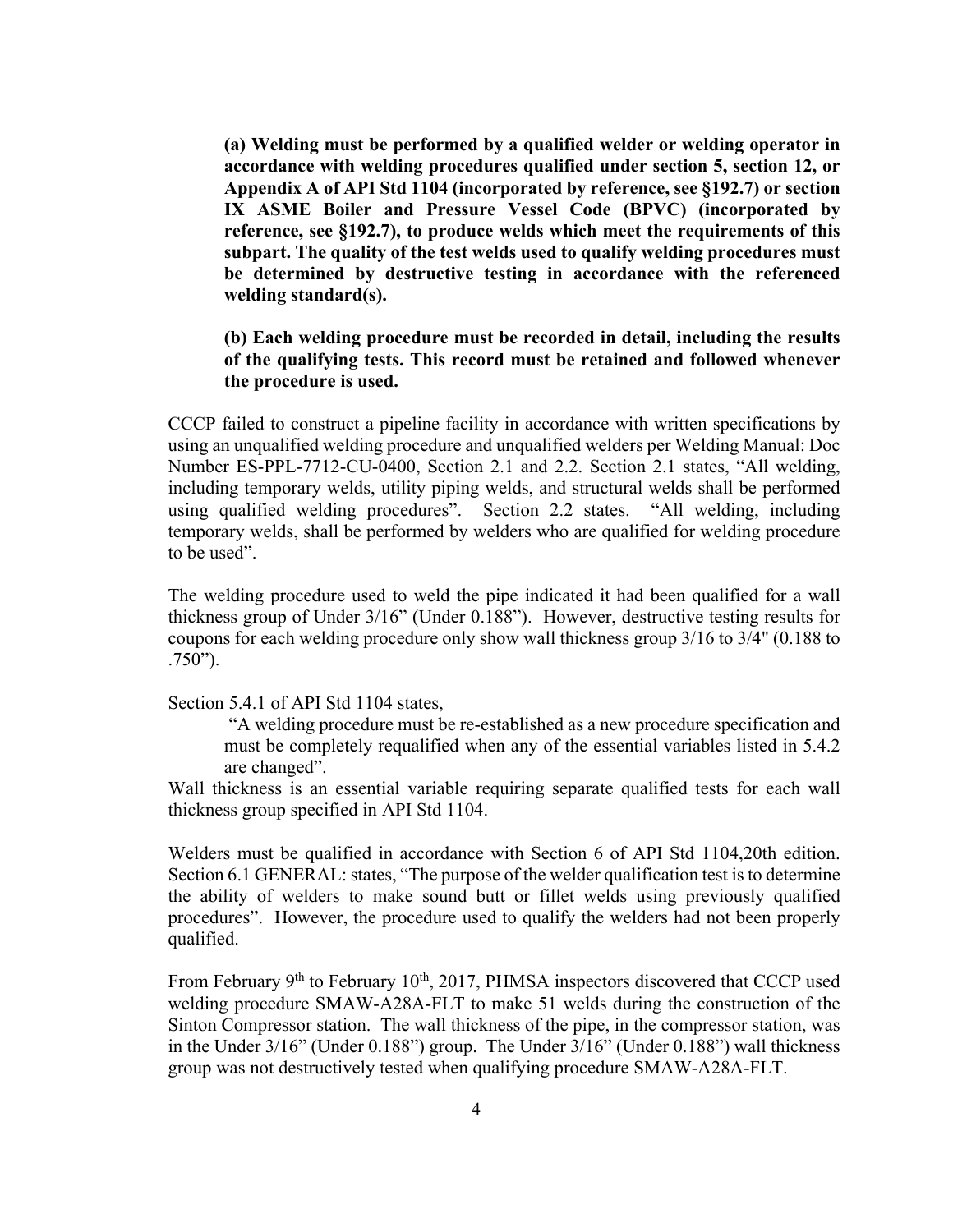Therefore, CCCP failed to construct a pipeline facility in accordance with written specifications by using an unqualified welding procedure and unqualified welders per Welding Manual: Doc Number ES-PPL-7712-CU-0400, Section 2.1 and 2.2.

#### Proposed Civil Penalty

Under 49 United States Code, § 60122, you are subject to a civil penalty not to exceed \$209,002 per violation per day the violation persists up to a maximum of \$2,090,022 for a related series of violations. For violations occurring prior to November 2, 2015, the maximum penalty may not exceed \$200,000 per violation per day, with a maximum penalty not to exceed \$2,000,000 for a related series of violations. The Compliance Officer has reviewed the circumstances and supporting documentation involved in the above probable violation(s) and has recommended that you be preliminarily assessed a civil penalty of \$185,600 as follows:

| Item number | <b>PENALTY</b> |
|-------------|----------------|
|             | \$24,100       |
|             | \$53,500       |
| 3           | \$108,000      |

#### Proposed Compliance Order

 Corpus Christi Pipeline. Please refer to the *Proposed Compliance Order*, which is enclosed and With respect to items **1**, **2**, and **3** pursuant to 49 United States Code § 60118, the Pipeline and Hazardous Materials Safety Administration proposes to issue a Compliance Order to Cheniere made a part of this Notice.

#### Response to this Amended Notice

Pursuant to 49 C.F.R. § 190.207(c), PHMSA may amend a notice of probable violation at any time prior to the issuance of final order. Following PHMSA's amendment of a notice, the respondent will have another opportunity to respond under 49 C.F.R. § 190.208.

 treatment under 5 U.S.C. 552(b), along with the complete original document you must provide a Enclosed as part of this Amended Notice is a document entitled *Response Options for Pipeline Operators in Compliance Proceedings*. Please refer to this document and note the response options. All material you submit in response to this enforcement action may be made publicly available. If you believe that any portion of your responsive material qualifies for confidential second copy of the document with the portions you believe qualify for confidential treatment redacted and an explanation of why you believe the redacted information qualifies for confidential treatment under 5 U.S.C. 552(b). If you do not respond within 30 days of receipt of this Notice, this constitutes a waiver of your right to contest the allegations in this Notice and authorizes the Associate Administrator for Pipeline Safety to find facts as alleged in this Notice without further notice to you and to issue a Final Order.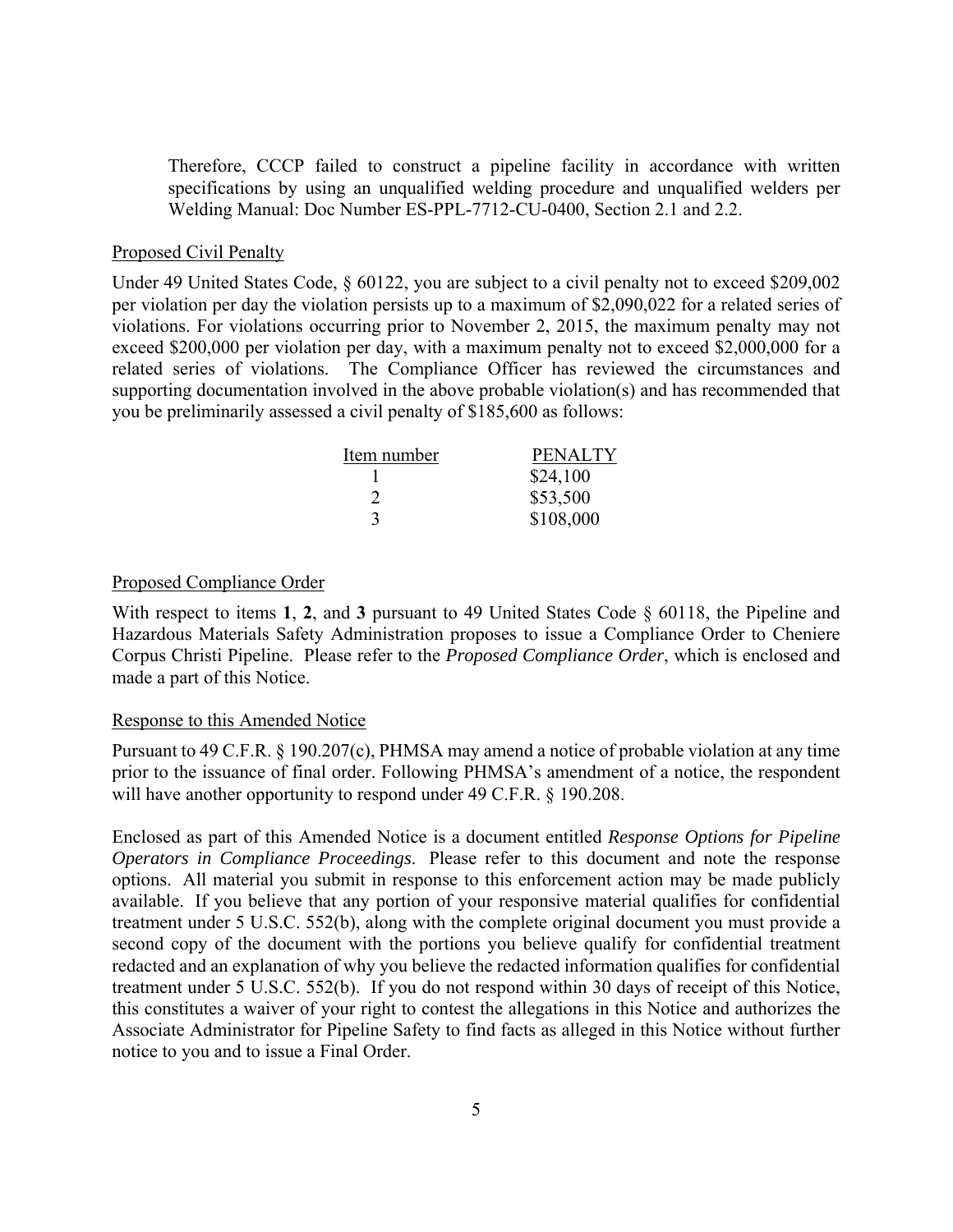In your correspondence on this matter, please refer to **CPF 4-2018-1002** and for each document you submit, please provide a copy in electronic format whenever possible.

Sincerely,

Mary L. McDaniel, P.E. Director, Southwest Region Pipeline and Hazardous Materials Safety Administration

Enclosures: *Proposed Compliance Order Response Options for Pipeline Operators in Compliance Proceedings*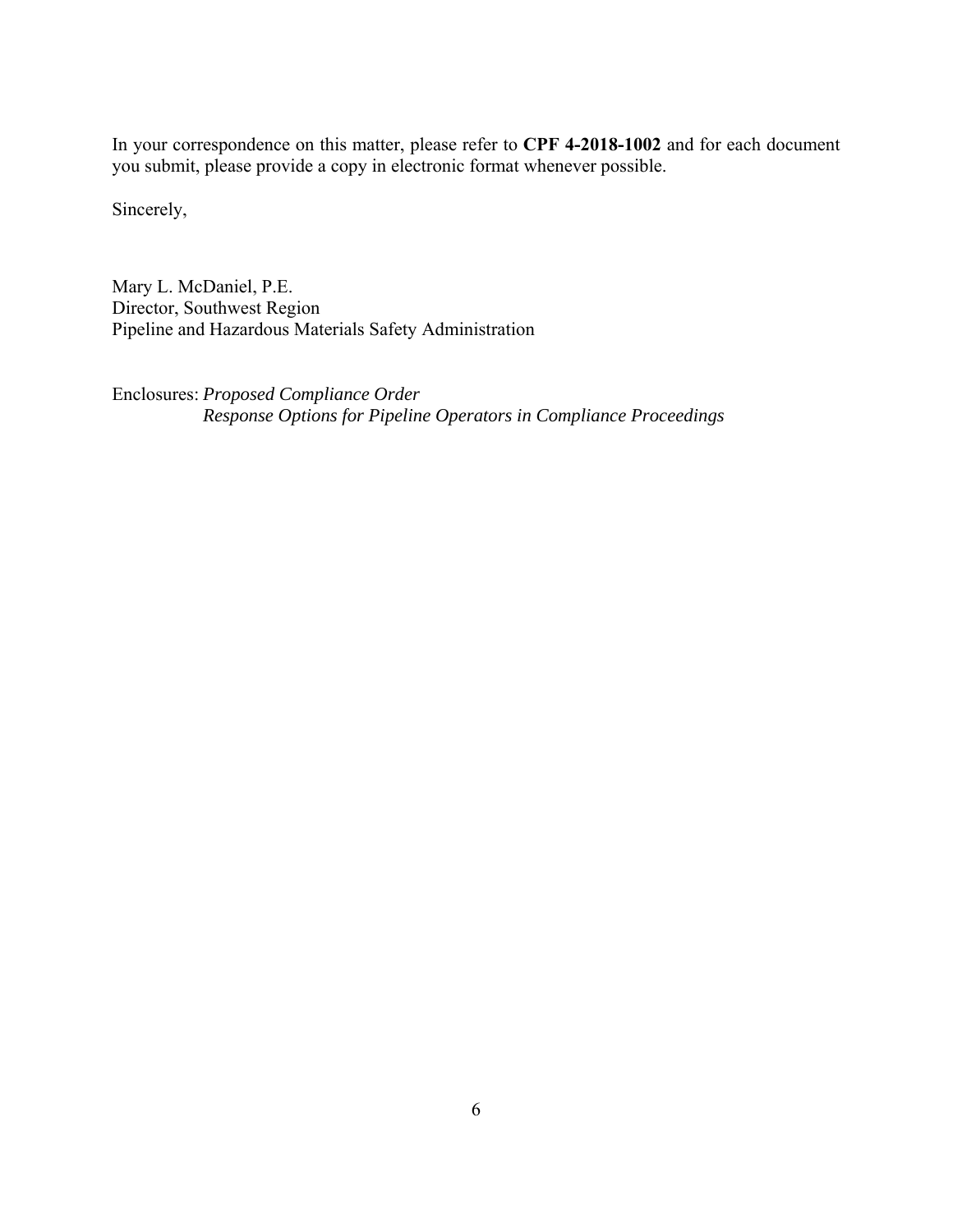# **PROPOSED COMPLIANCE ORDER**

Pursuant to 49 United States Code § 60118, the Pipeline and Hazardous Materials Safety Administration (PHMSA) proposes to issue to Cheniere Corpus Christi Pipeline a Compliance Order incorporating the following remedial requirements to ensure the compliance with the pipeline safety regulations:

- 1. In regard to Item Number **1** of the Notice pertaining to failing to qualify welding welding procedures in accordance with standards set in Section 5 of API Std 1104, procedures in accordance with Section 5 of API Std 1104, 20th edition incorporated by reference §192.7, Cheniere Corpus Christi Pipeline must requalify the following 20th edition: SMAW -A18A-FLT, SMAW-A28A-FLT, SMAW-A38A-FLT, and SMAW-A48A-FLT. The procedures cannot be used on any other construction project or Part 192 regulated piping until all corrections are made and accepted by the PHMSA Southwest Region Director.
- 2. In regard to Item Number **2** of the Notice pertaining to failing to adequately qualify welders in accordance with Section 6 of API Std 1104, 20th edition incorporated by reference §192.7, Cheniere Corpus Christi Pipeline must requalify all welders that were qualified with the following procedures: SMAW -A18A-FLT, SMAW-A28A-FLT, SMAW-A38A-FLT, and SMAW-A48A-FLT.
- must perform destructive tests on a statistically significant number of welds made number of welds to be tested is statistically significant based on the total number an additional number of welds made with any of SMAW -A18A-FLT, SMAW-3. In regard to Item Number **3** of the Notice pertaining to failing to weld on a §192 pipeline facility with a qualified welding procedure qualified under section 5 of API Std 1104 (incorporated by reference in §192.7), Cheniere Corpus Christi Pipeline with SMAW -A18A-FLT, SMAW-A28A-FLT, SMAW-A38A-FLT, and SMAW-A48A-FLT welding procedures to show that the welds have the required strength and mechanical properties for the application. The proposed testing plan must include specific designation of the welds to be tested, an analysis showing that the of welds made, the procedures that Cheniere Corpus Christi Pipeline proposes to be used to cut out and test the welds, and the qualified welding procedure that will be used to re-weld the pipeline facility. The proposed testing plan must be submitted to the PHMSA Southwest Region Director for approval prior to initiating the plan. If any of these welds fail destructive testing, the number of welds tested must be expanded as specified by the Southwest Region Acting Director to include A28A-FLT, SMAW-A38A-FLT, and SMAW-A48A-FLT welding procedures.
- 4. Provide PHMSA with documentation that verifies completion of:
	- Item 1 within 30 days following the date of the Final Order.
	- Item 2 must be completed within 30 days of completion of item 1 or prior to the welders welding to the newly qualified procedures.